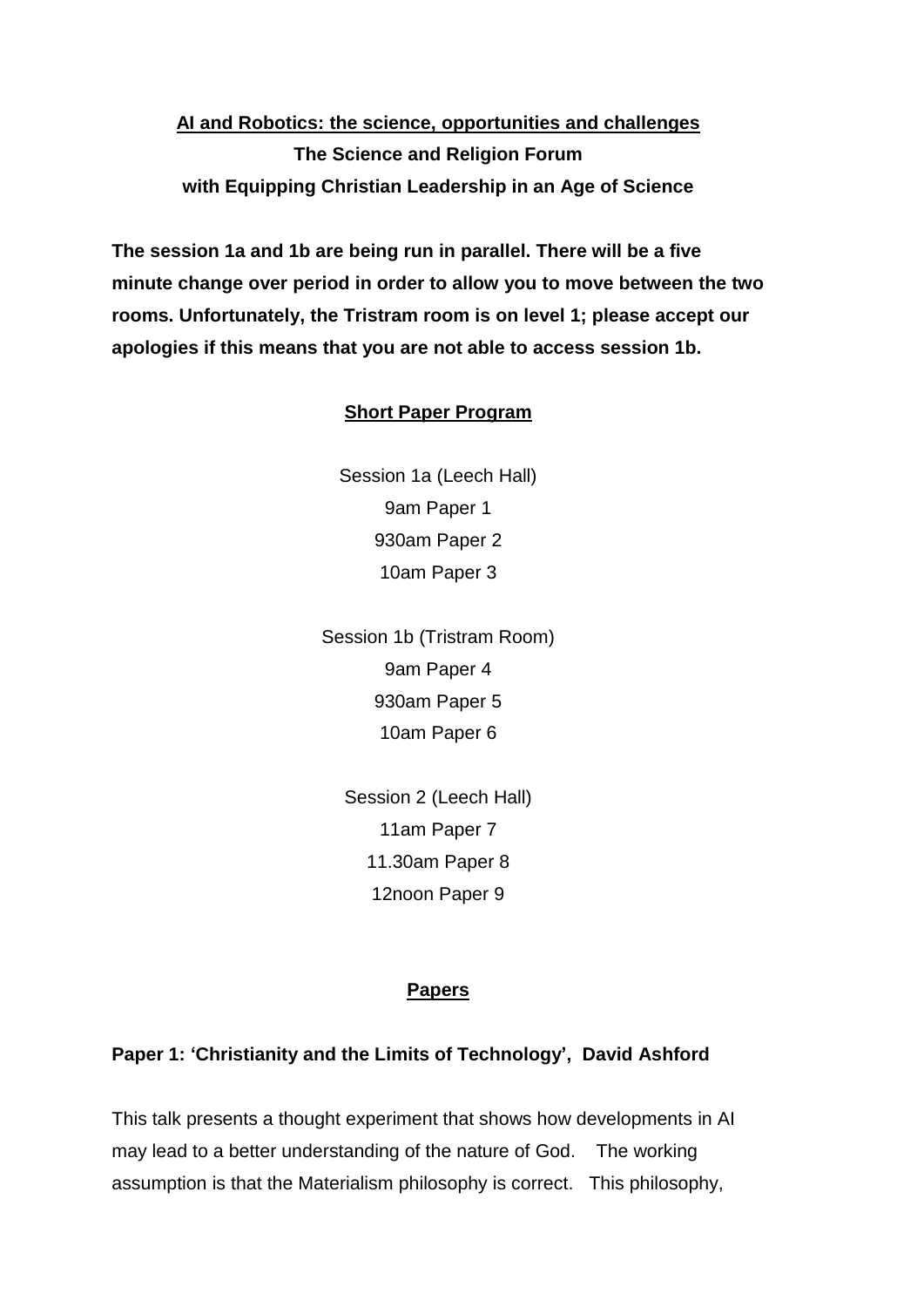which is widely accepted by scientists and atheists but less so by Christians, holds that nothing exists except for matter and energy following natural laws. At first sight, this would seem to rule out a God having any supernatural powers such as omnipotence. However, if we apply this philosophy ruthlessly, extrapolating present trends in AI development and considering the resulting feasible limits, we find at least the possibility of deifying the cosmos and thereby finding God.

We may also find that the life and teachings of Jesus Christ are miraculously relevant to developments that were unimaginable in His day.

#### **Paper 2: 'Yes,** *now* **there is a God', David Hipple**

(Independent scholar)

Popular narratives persistently reflect cultural unease over the supremacy of a consummately capable contrivance or apparatus. We fear unconstrained innovation, for Frankenstein's 'creature' to deliberately purposeful hardware or algorithms.

The first church proclaiming 'a Godhead based on Artificial Intelligence' has already been founded, based on the imagine (or anticipated) culmination of the IT revolution in the emergence (often termed 'The Singularity') of a conscious, relentlessly self-improving machine intelligence – perhaps a self-aware internet.

That concept arose from the dazzling public impact of the global IT network in the late  $20<sup>th</sup>$  century, the iconic representation occurring in the profoundly dystopian film *The Matrix* (1999).

This paper examine the proposition that we might create a mechanical entity that for all temporal purposes may as well be a god – and the long standing anxiety that we could be unequipped to do any more than venerate and obey it: a historical challenge for existing religions, now in novel form.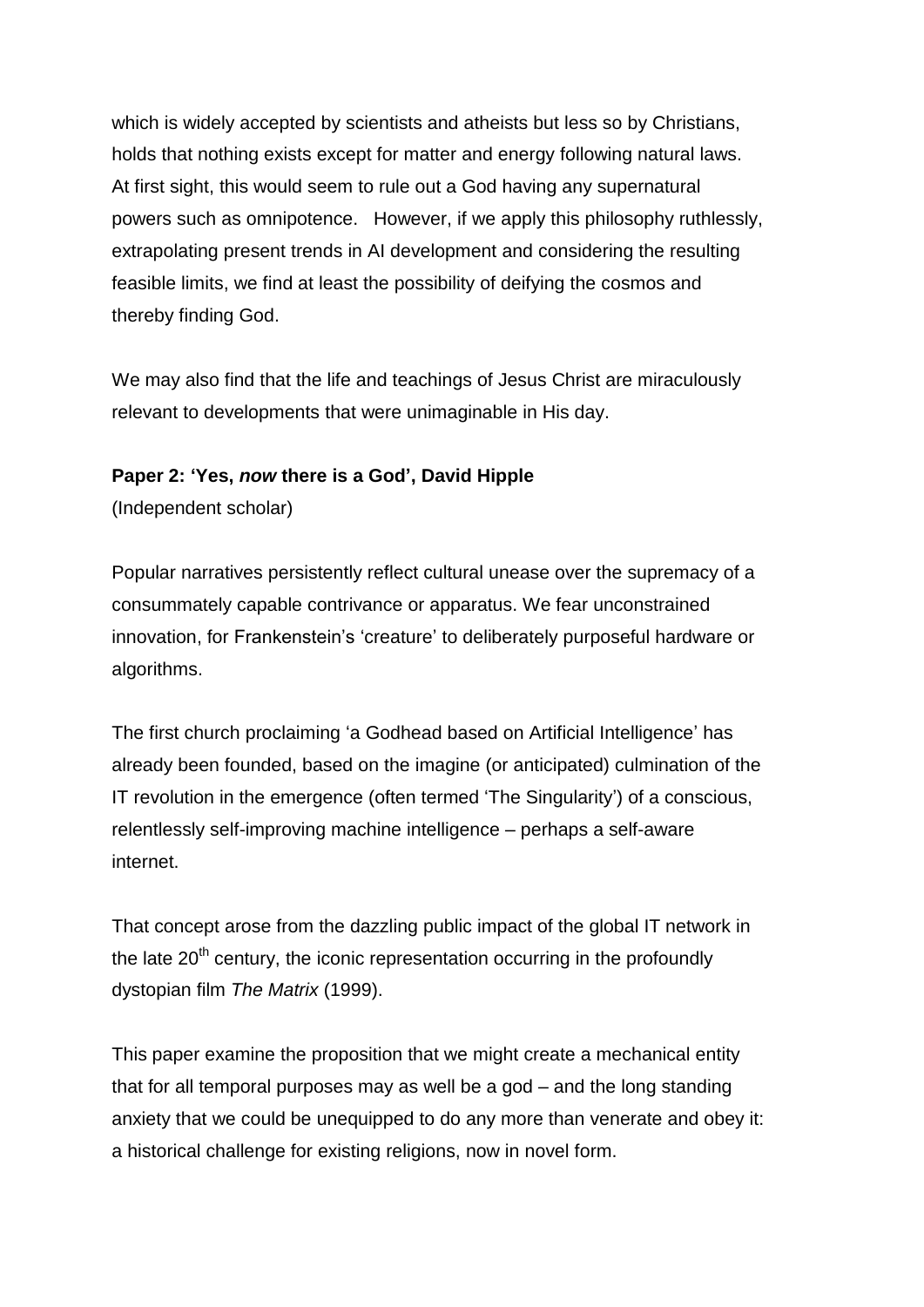Using example from print and screen, I discuss Descartes's conception of the divine, the consequences of the 'Turing Test', and the implication of Arthur C Clarke's 'Third Law' of the sublime ineffability of sophisticated technologies.

I will frame this discussion by presenting an entire short-story: 'Answer' (Fredric Brown, 1954)

#### **Paper 3: Is God the Master Algorithm? Ziba Norman**

Our world is moderated by technologies animated by algorithms. As tools algorithms offer unparalleled means of facing existential threats posed at this moment in hominization. Although true artificial intelligence (AI) does not yet exist, algorithms, mathematical codes that speed calculation, are drivers of the quest to create AI. What faculties will we ascribe to these artificial intelligences; will they alter our concept of the divine and therefore our conception of self? Will they remain tools, used by us as authentic, autonomous beings, or will we begin to attribute god-like qualities to them?

Professor Pedro Domingos, an expert in the development of machine learning, discusses the quest to find the 'Master algorithm' in a book hailed by President Xi. He suggests a digital 'you' could be reliably expected to make decisions which 'you' in embodied form would have made. This digital 'you' informed by the Master Algorithm might even be used for self-improvement and introspection. As such ideas gain currency, could the truths of Christianity become inaccessible in a data-driven world? In opening these discussions, I will draw on biblical texts and the work of both JB Metz and Karl Rahner.

#### **Paper 4: 'From Artificial Intelligence to Artificial Organism', Sijia Wang**

(University of Edinburgh, School of Divinity)

As far as I concern, firstly, I want to depict the gap between two related but different terms: artificial intelligence and artificial organism, or artificial life. "Artificial organism" is not fully equal to artificial intelligence or artificial cells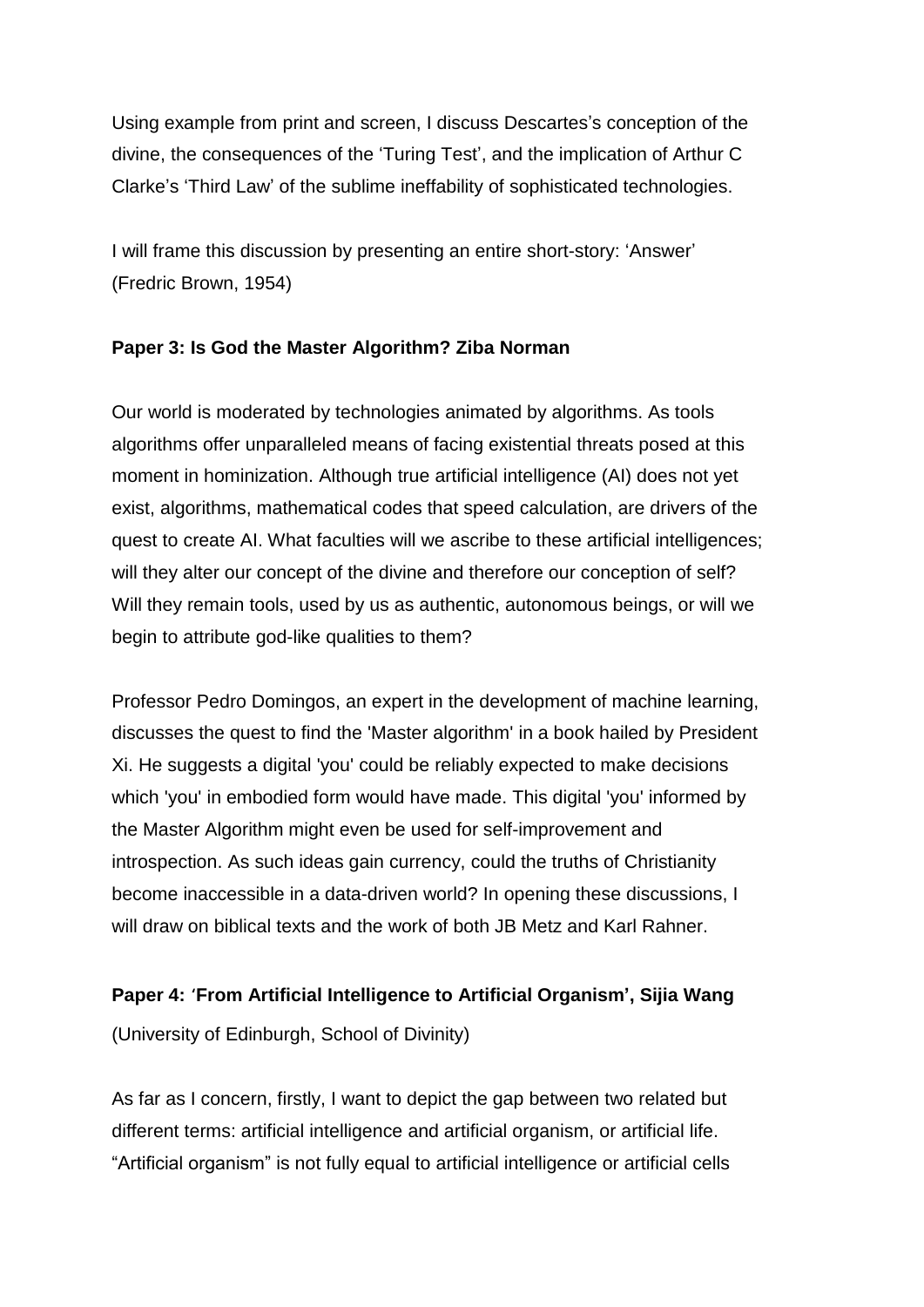since the philosophical concept of "organism" and "life" should be examined and extended to the realm of artificial intelligence with their computer or robot bodies. There are a few characters of "organism" which I concern in AI and robots, including the uniqueness of organic body; the individuality of organism; and, if we compare robots with human beings this problem must be mentioned, the creativity of human beings.

Secondly, what can we learn from the gap between the artificial organism and the natural organism? The answer should not be restricted to physical matters but should start with the life concept which needs a load of interdisciplinary work. However, compared to other forms of life, artificial life with human-like characteristics are especially critical in theology context, especially in creativity, individuality and our history as the life of human beings, as an extension of Andy Clark's life-mind discussion.

## **Paper 5: 'Artificial Intelligence and programming — an image of human sin?', Marina Hammus**

It is said that programs are only following their programming. Even computer viruses, causing destruction, are doing so because they have been programmed to damage the infected computer. The reason for this, of course, is that programs function according to the wishes of the programmer. AI on the other hand — where learning, self-correction, and reasoning are possible — could be the exception. If the AI agent has the ability to surpass it's programming and make decisions above and beyond the original programming, they could essentially make their own choices — guided by their experiences, former choices, and previous outcomes of such choices. Let us pose that the AI agent makes an immoral decision. Is, then, the AI agent or the programmer responsible for such a choice? Or both?

Theologically, this problematic can be transferred to a human creation and a divine 'programmer'. Are human beings 'opposing' their programming when they sin? If so, are they, themselves, responsible for this behaviour, or is the blame on the divine creator?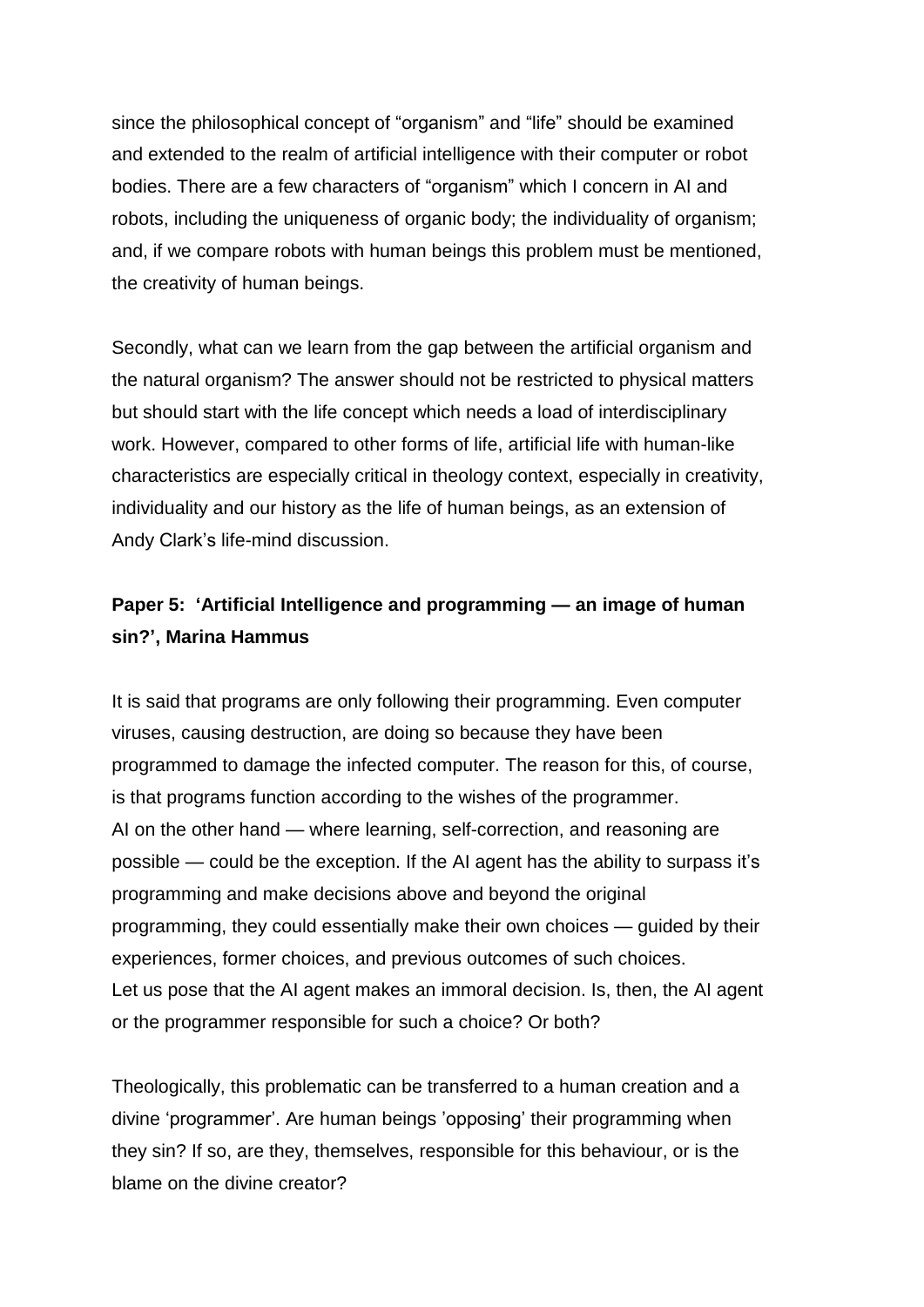In my paper I explore what we can learn about human sin and free will, by comparison with AI and programming. I also investigate human accountability and divine responsibility in relation to this.

## **Paper 6: "MES-AI Church" – Engaging with AI in the local church, David Gregory**

(Senior Minister, Croxley Green Baptist Church President of the Baptist Union 2018-19 National Co-Ordinator Messy Church Does Science)

"Messy Church Does Science" is re-shaping engagement with science in the Messy Church community and beyond. Building upon the Messy Church ethos of hospitality, creativity and celebration, using simple, interactive science experiments demonstrates those with a fascination for science are welcome in church, and that the creativity of science to explore the wonder of creation is something the church seeks to embrace and celebrate. Through an experience of wonder, an encounter with the God of creation is evoked through reflection, prayer and Bible stories.

The technology of Artificial Intelligence is rapidly growing. Yet, there remains a potential knowledge gap in many local churches. Building upon "Messy Church Does Science", MES-AI Church seeks to bridge this gap, engaging families with children aged 10-13 in both the science and faith challenges of AI. Based around LEGO Mindstorms, used in the STEM syllabus of schools, participants will build robots that can respond to a series of challenges. Alongside developing skills in programming and experience of the principles and potential of AI, the project will engage with theological and ethical questions that AI raises and provide a vehicle for people of all ages to explore their own faith, spirituality and engagement with God.

**Paper 7: 'Mutual Enrichment Between AI and Religion', Dr. Fraser Watts** (Cambridge Institute for Applied Psychology and Religion)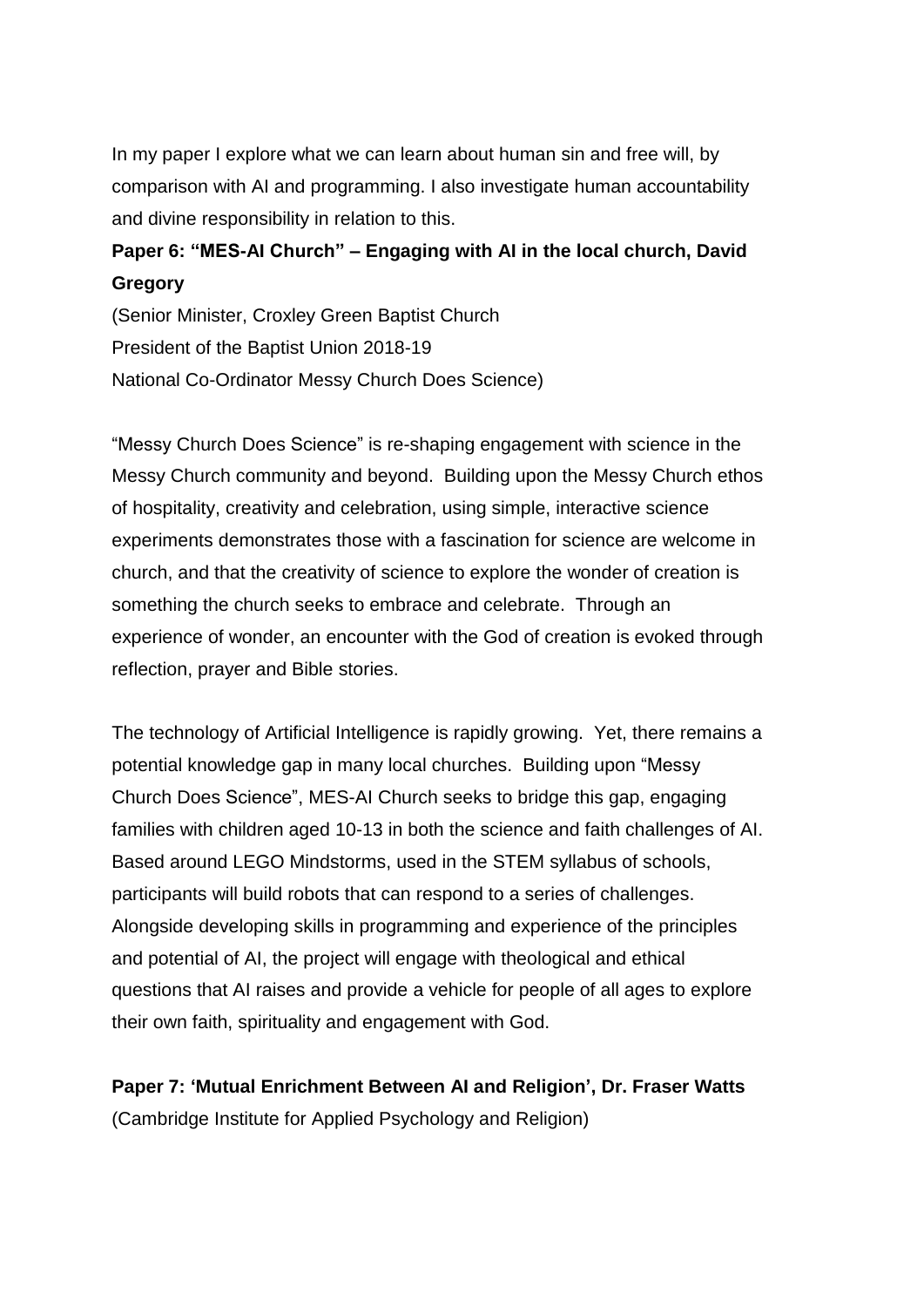The central claim of this paper is that the dialogue between AI and religion could potentially be of much more benefit to both parties than has so far been the case. A central task of AI is to understand how and why humans are the most effective intelligent system. However, AI has tended to simplify human intelligence, and to bracket out the more challenging aspects. A stronger dialogue with theological anthropology would be bring to the fore some of the aspects of human intelligence which AI finds most difficult to model. There are also potential benefits to theological anthropology from importing the greater precision of computational theorising.

AI can also bring considerable benefits to the study of religion. Computational theorising is one of the most rigorous and precise modes of theorising available to psychology, and could advance the psychology of religion. It could provide a precise way of formulating how the cognitive architecture is deployed in spiritual practices. AI would also bring precision to understanding religious semantics and logic, and to how religious beliefs arise and change. Finally, there are potentially practical applications, building on work on 'artificial companions' to build companions to help with the spiritual life.

**Paper 8: Inspiring Minds: Widening Participation Opportunities with Big Questions on Identity and STEM, Finley Lawson & Berry Billingsley** (Canterbury Christ Church University)

The current study designed and evaluated stimulus questions and workshops about AI and human personhood designed for students aged 14-16. This paper examines the impact of an NCOP (National Collaborative Outreach Programme) sustained engagement collaboration between LASAR (Learning about Science and Religion) and Outreach at Canterbury Christ Church University. Our aims were to discover the workshops' efficacy in developing students' expressed curiosity about Big Questions and their epistemic insight into the nature of science and other ways of knowing.

The pilot project engaged over 60 students from NCOP target wards with STEM through philosophical big questions about the nature of personhood and